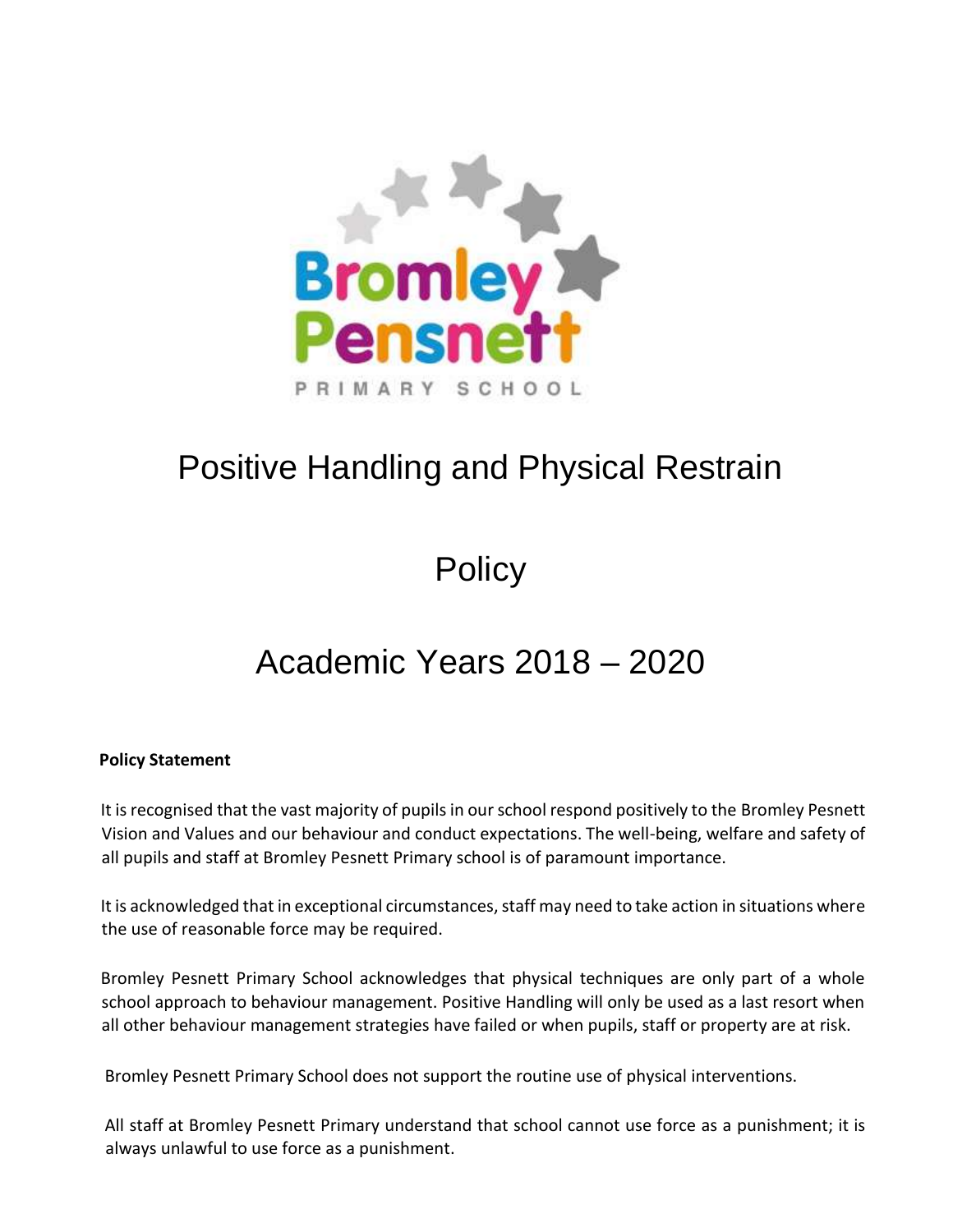Positive Handling uses the minimum degree of force necessary for the shortest period of time to prevent a pupil harming themselves, others or property.

The scale and nature of any physical intervention must be **proportionate** to both the behaviour of the individual to be controlled, and the nature of the harm they might cause.

Every effort will be made to ensure that all staff in this school:

(i)Clearly understand this policy and their responsibilities in the context of their duty of care in taking appropriate measures where reasonable force is necessary and (ii) are provided with appropriate training to deal with these difficult situations.

# **Definitions**

No legal definition of "reasonable force" exists however for the purpose of this policy and the implementation of it in Bromley Pesnett Primary School, the clarification provided in the DfE guidance document 'use of reasonable force', 2013 is used:

# **What is reasonable force?**

- The term 'reasonable force' covers the broad range of actions used by most teachers at some point in their careerthat involve a degree of physical contact with pupils.
- Force is usually used either to control or restrain. This can range from guiding a pupil to safety by the arm through to more extreme circumstances such as breaking up a fight or where a student needs to be restrained to prevent violence or injury
- Reasonable in the circumstances' means using no more force than is needed.
- As mentioned above, schools generally use force to control pupils and to restrain them.
- Control means either passive physical contact, such as standing between pupils or blocking a pupil's path, or active physical contact such as leading a pupil by the arm out of a classroom.
- Restraint means to hold back physically or to bring a pupil under control. It is typically used in more extreme circumstances, for example when two pupils are fighting and refuse to separate without physical intervention.
- School staff should always try to avoid acting in a way that might cause injury.

It is acknowledged that in extreme cases it may not always be possible to avoid injury as an accidental consequence of the intervention.

# **Different types of physical contact with pupils:**

# 1. Physical Contact

There are situations in which proper physical contact occurs between staff and pupil. Examples of where touching a pupil might be proper or necessary:

Holding the hand of the child at the front / back of the line when going to assembly or when together around the school;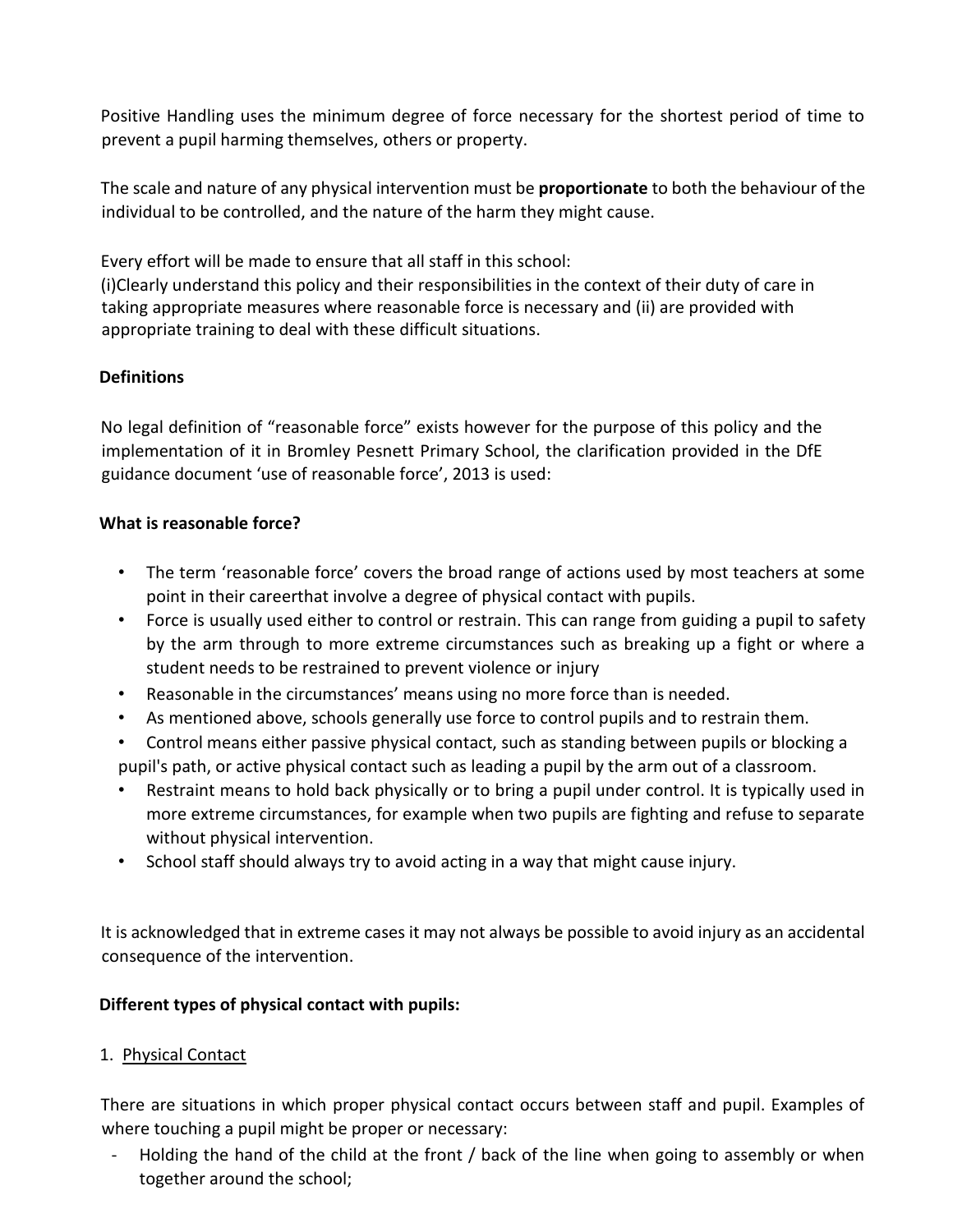- When comforting a distressed pupil;
- When a pupil is being congratulated or praised;
- To demonstrate how to use a musical instrument;
- To demonstrate exercise or techniques during PE lessons or sports coaching; and
- To give first aid.

#### 2. Physical Intervention

This may be used to divert a pupil from a destructive or disruptive action, for example guiding or leading a pupil by the arm or shoulder where the pupil is compliant.

# 3. Physical Control/Restraint

This will involve the use of reasonable force when there is an immediate risk to pupils, staff or property. It is important to note that the use of "reasonable force" should be seen as a last resort. All such incidents must be recorded and be stored in an accessible way. If at all possible, more than one member of staff should be present if physical restraint is necessitated. The level of compliance from the pupil determines whether or not the interaction is an intervention or a control restraint.

#### **Strategies for dealing with challenging behaviour and escalating situations**

Staff consistently use positive strategies to encourage acceptable behaviour and good order, in line with the Bromley Pesnett Primary School Behaviour and Discipline Policy. Every effort will be made to resolve conflicts positively.

Staff should be able to justify that strategies other than force have been attempted and proved ineffective or would have been impractical. Furthermore, staff should recognise that restraint is only a small part of a wider spectrum of positive framework that may include use of space, safe environments, diversions, calm stances and postures, non- threatening facial expressions, low tone, volume and pace in communication, careful use of words, and physical reassurance and prompts.Consideration of these strategies should be maintained during and after the need for physical contact. As soon as it is safe, any hold or restraint should be gradually relaxed to allow the pupil to regain self-control. The pupil should be informed about what will happen next and be offered reassurance and encouragement to remain calm. In this way the pupil will be more likely to see the restraint as an act of care.

All members of school staff have a legal power to use reasonable force.(Section 93, Education and Inspections Act 2006).

The 1996 Education Act(Section 55OA) stipulates that:

A member of the staff of a school may use, in relation to any pupil at the school, such force as is reasonable in the circumstances for the purpose of preventing the pupil from doing(or continuing to do) any of the following, namely—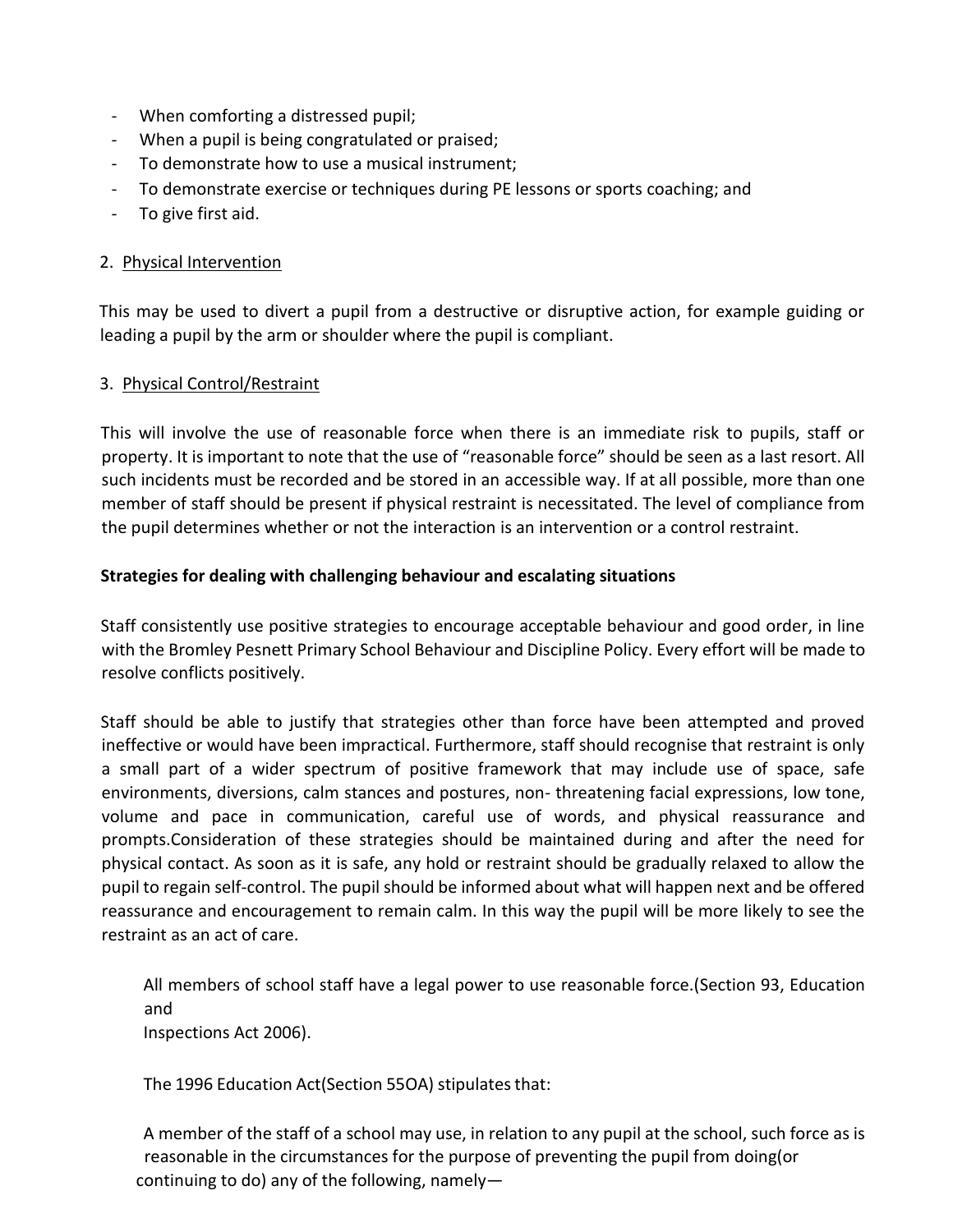- committing any offence,
- causing personal injury to, or damage to the property of, any person (including the pupil himself), or
- engaging in any behaviour prejudicial to the maintenance of good order and discipline at the school or among any of its pupils, whether that behaviour occurs during a teaching session or otherwise.

This applies where a member of staff is on the school premises and elsewhere at a time when, as a member of school staff, that adult has lawful control of the children concerned, for example, on a school trip.

The decision on whether to physically intervene is down to the professional judgement of the adult concerned.

Whether the force used is reasonable will always depend on the particular circumstances of the case. The use of force is reasonable if it is proportionate to the consequences it is intended to prevent. This means the degree of force used should be no more than is needed to achieve the desired result. (DfE guidance document 'use of reasonable force', 2013)

Individual members of staff cannot be required to use physical restraint. However, as teaching and non-teaching staff work 'locoparentis' and should always operate with an appropriate 'Duty of Care', it might be argued that failing to take action (including a failure to use reasonable force) may in some circumstances breach that duty. (DfE guidance document 'use of reasonable force', 2013)

A panel of experts (Physical Control in care Medical Panel 2008) identified that certain restraint techniques presented an unacceptable risk when used on children and young people. The techniques in question are:

- the 'seated double embrace' which involves two members of staff forcing a person
- into a sitting position and leaning them forward, while a third monitors breathing;
- •the 'double basket-hold' which involves holding a person's arms across their chest;  $\square$  •the 'nose distraction technique' which involves a sharp upward jab under the nose.

# **Authorised Staff**

Section 550A of the Education Act 1996 permits adults who have lawful charge or control of children to use reasonable force to control or restrain them. These include:

- Teachers
- family support workers
- teaching assistants
- SMSAs
- representatives from outside agencies
- other adults who may be working with children either on school premises or accompanying them on out of school activities, eg during field trips or on school journeys.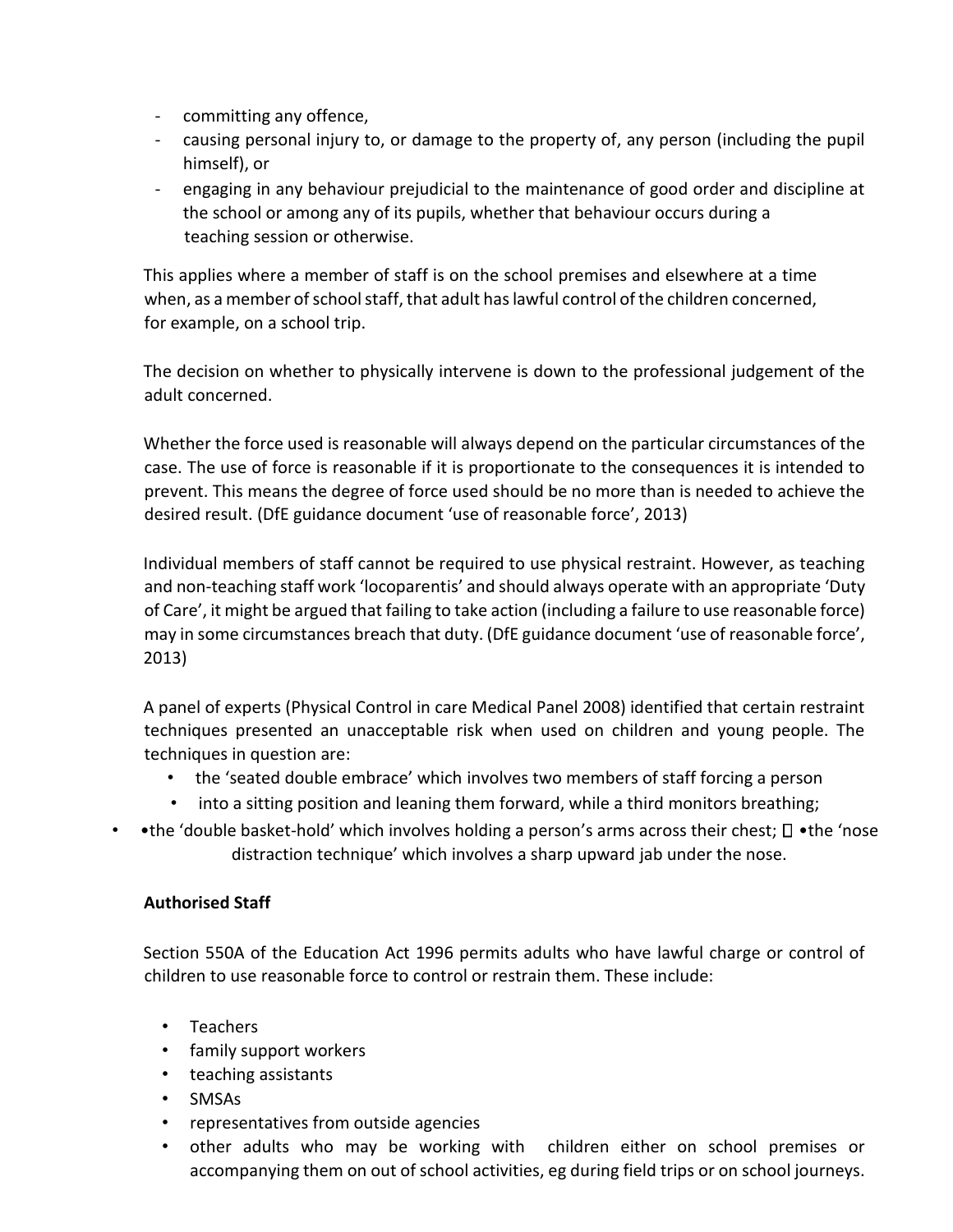Wherever possible Physical Restraint should only be used by those with appropriate training. However, it is acknowledged this may not always be possible and physical restraint may be used as an emergency measure by someone without appropriate training to ensure the safety of children in their care. Any Physical intervention should be conducted making reasonable adjustment for students with SEN or disabilities. In this instance, someone with appropriate training should be called for immediately.

#### **Recording**

School keeps a record of all incidents where physical intervention involving the use of force against resistance from a child has been necessary (see Appendix 3). The record should be completed by the end of the working day on which the Incident took place. A member of the Leadership Team will be told at the earliest possible time after an incident. Parents will be notified of the incident by a member of the Senior Leadership team. The adult involved may seek guidance from a senior colleague and / or their trade union representative before filling in their report.

A member of the Leadership Team will discuss the incident with any children or staff who were present and, where appropriate, collect a written account from them. In line with our commitment to working with parents, we aim to maintain an open discussion during any relevant procedure which may follow an incident.

School will regularly review the number and type of incidents in which physical intervention and / or restraint has been necessary. This will be used to ensure that there is adherence to this policy and to identify improvement needed in other policies and procedures of the school.

#### **Risk Assessment**

When it is likely that a child's behaviour may necessitate the use of physical intervention and / or restraint as one of the reactive strategies, a risk assessment must be carried out using the format in Appendix 4.

#### **Positive Handling Plan**

When the Individual Education Plan and risk assessment indicate the likely need for school staff to hold or restrain a child to prevent an injury, the school should record this in a Positive Handling Plan. The information in the risk assessments will help to inform this plan which will outline:

• Who has been consulted about the plan.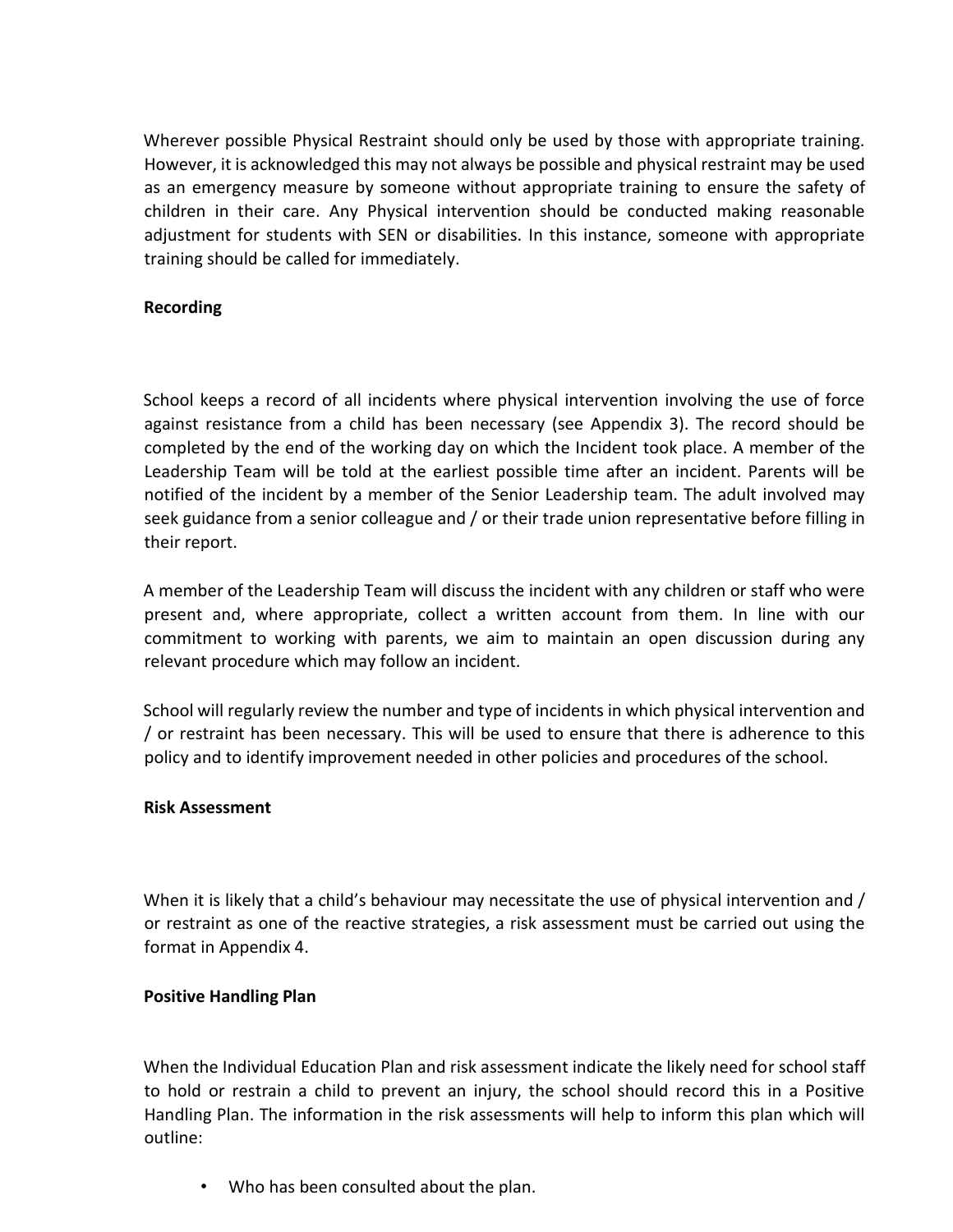- The type of physical intervention to be used.
- Which adults are authorised to use this intervention.
- Parental consent for the plan.
- Headteacher authorisation for the plan.

The recommended format for a Positive Handling Plan is included in Appendix 5.

# **Sharing of Information**

All members of the school community should know of the existence of this policy. In principle, as few people as possible should know of any specific incident and staff should maintain confidentiality to the greatest possible extent. This is to enable governors and staff involved in any consequence or complaint to do so without having acquired hearsay knowledge.

# **Monitoring incidents where Physical Restraint is used**

The Headteacher will monitor records of any incidents in order to:

- Identify any patterns of behaviour resulting in the use of physical intervention.
- Review the levels of staff awareness of and compliance with the school policy. Inform staff training needs.
- Explore the relationship between the use of physical intervention and behaviour in school.
- Governor's Pastoral sub-committee may monitor incidents where physical restraint is used.

# **Action after an incident**

The Headteacher will ensure that each incident is reviewed, investigated and recorded as stated above. If further action is required, this will be pursued through the appropriate procedures which may include:

- Child Protection Policy
- Dealing with Allegations against Staff Policy
- Behaviour and Discipline Policy

# **Complaints**

The availability of a clear policy about reasonable force and early involvement of parents should reduce the likelihood of complaints but may not eliminate them. Complaints following a dispute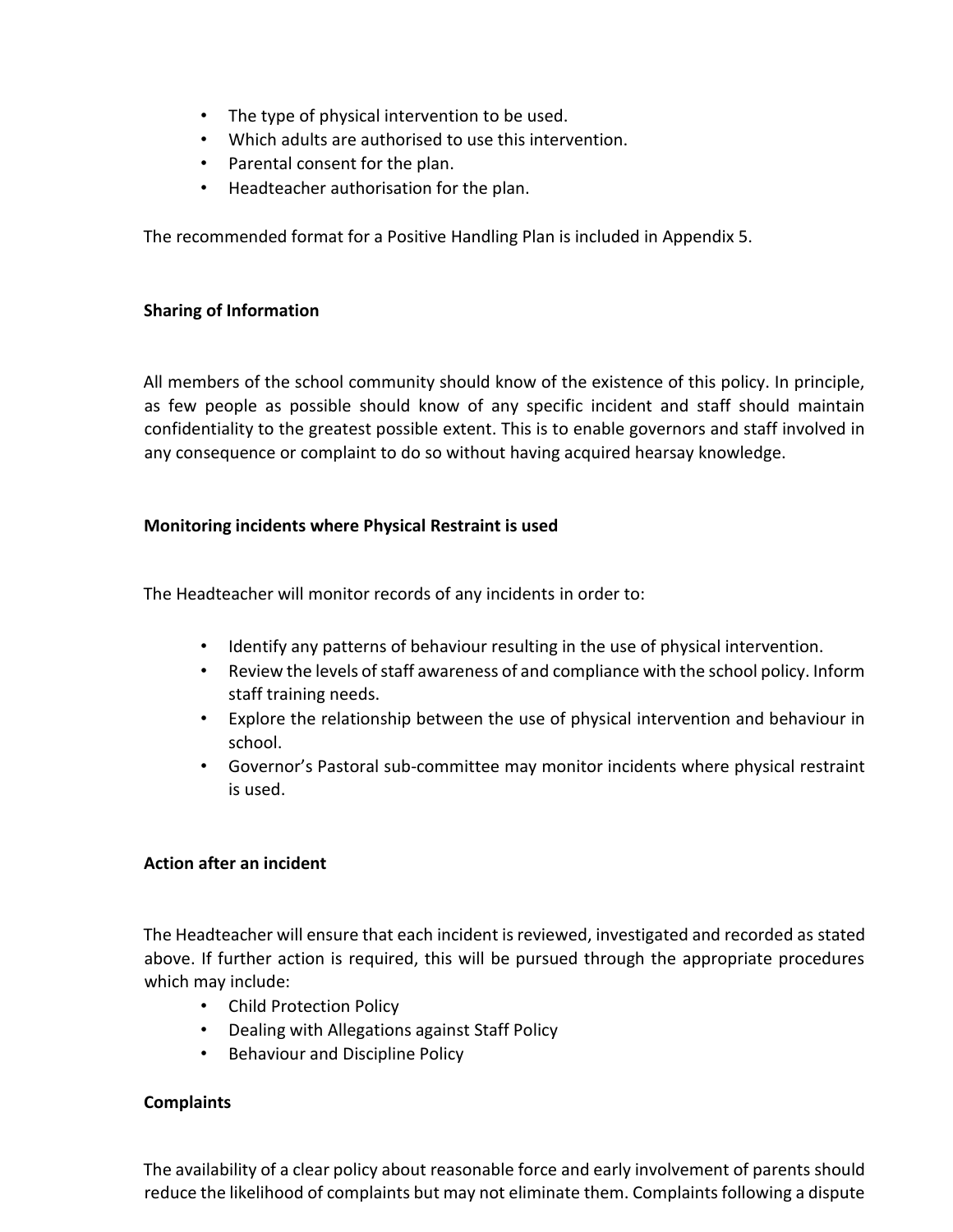about the use of physical intervention by an adult should be pursued in accordance with the Complaints Policy.

# **Monitoring and Review**

This policy will be reviewed bi-annually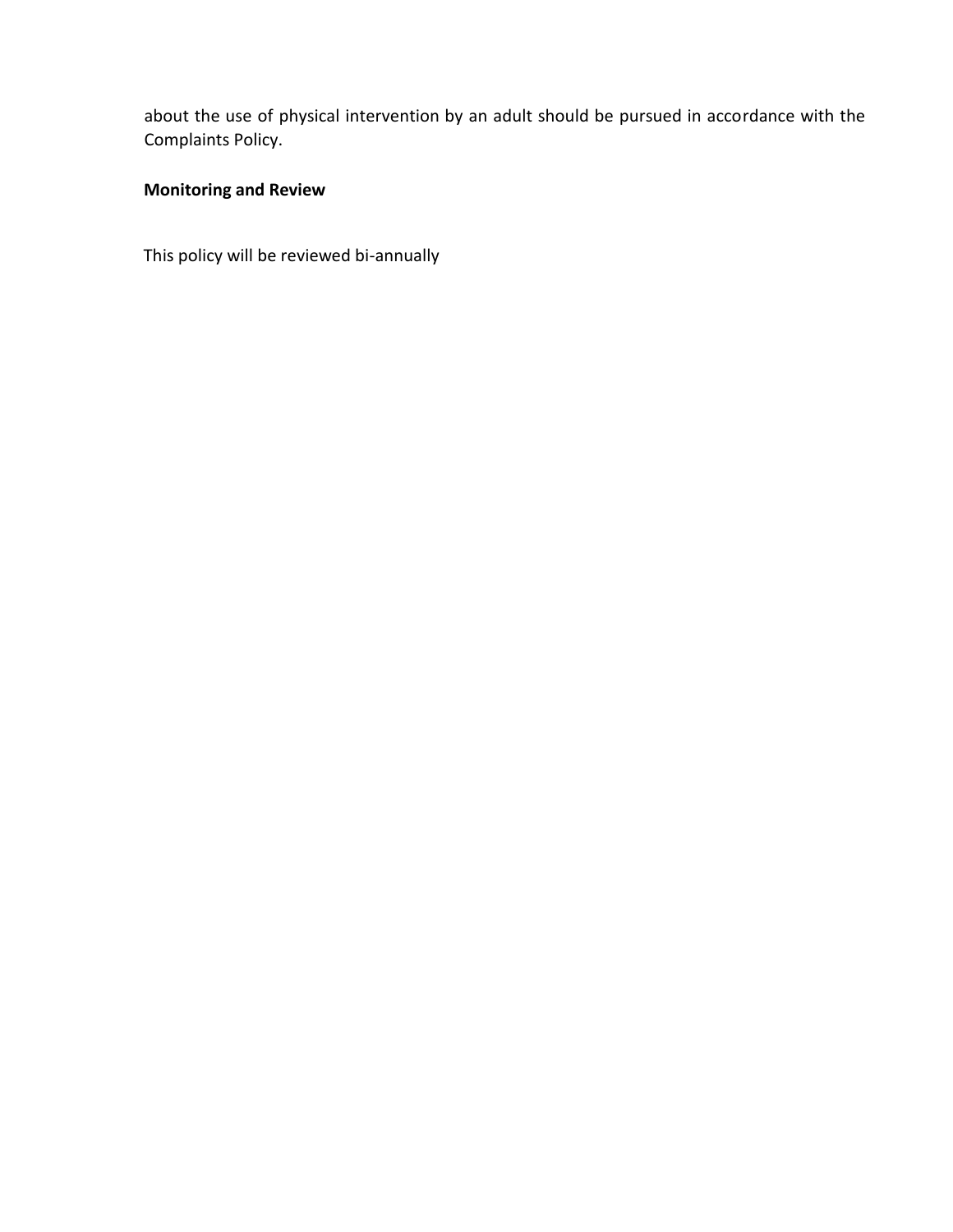#### **Advice for Staff**

At Bromley Pesnett Primary school, we believe that physical intervention and / or restraint should be the last resort. In the majority of cases de-escalation and diffusion are the appropriate methods of dealing with situations that might result in a threat to the health and safety of any individuals.

On extremely rare occasions it may be appropriate for staff to intervene physically with or between pupils.

These include:

- Injury, or risk of injury, to another pupil
- Injury, or risk of injury, to a member of staff
- Serious damage to property

Any intervention should be a last resort and be **proportionate, reasonable** and **appropriate**, and be done with the aim to **reduce** not **provoke**.

All staff owe a **duty of care** to pupils. To take no action, where the outcome is that a pupil injures her / himself, or another, including staff, could be seen as negligence.

Members of staff facing confrontational situations with pupils are reminded that the following behaviours can either reduce or inflame incidents, and that a brief moment of risk assessment may allow the time to decide on the appropriate action necessary.

**Staff are strongly advised not to physically stop pupils from leaving their room. They should give a clear choice and spell out consequences, but unless there is a risk of injury should never block a pupil's exit.**

**Remaining calm–** the ability to try and remain calm and appear relaxed is less likely to provoke. A relaxed posture and a non-threatening(CALM) stance, i.e. not toe-to-toe, are recommended.

**Awareness of Space–** try to be aware of the space around you and avoid stepping into another individual's personal / intimate space. Try to take a step back outside the circle of danger.

**Pacing and Chasing –** angry people often pace around in tense situations and staff should try to avoid the temptation to follow as they attempt to help them calm down. This can be counterproductive as it may trigger an animal chase response and drive the other person away. Where possible it is preferable for the staff member to stand still, speaking calmly, clearly and confidently– or even sit down.

**Intonation-** when people are anxious or angry they tend to talk faster, higher and more loudly. In a potential crisis situation staff need to deliberately speak slower, lower and more quietly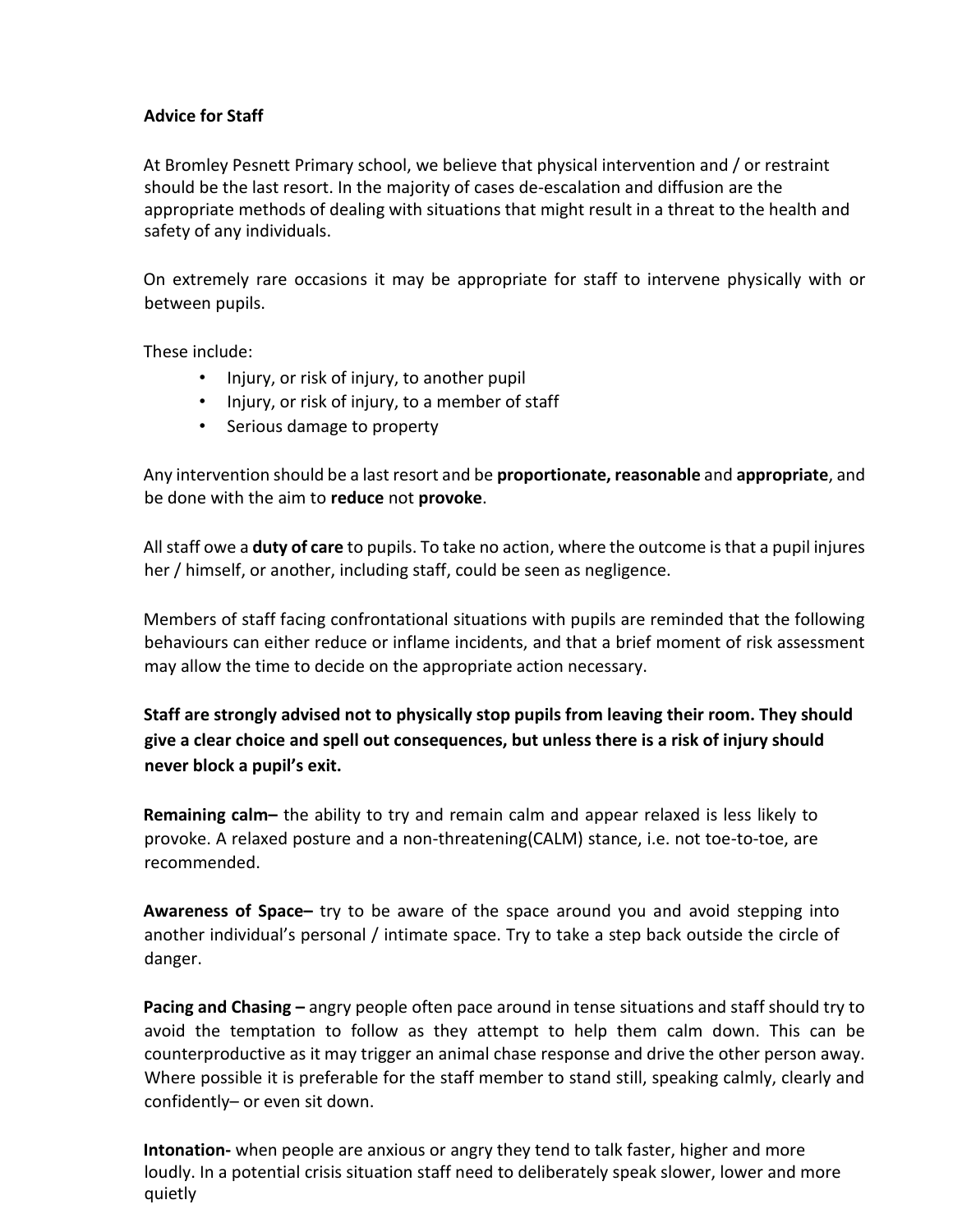#### **Help script**

- Connect by using pupil'sname
- Recognisethe feelings
- Tell the pupil you're there to help
- You talk and I will listen  $\square$  Give direction

#### **Diffusing body language responses**

- Social distance
- Sideways stance, step back
- Intermittent eye contact
- Relaxed body posture  $\square$  Palms open

#### **Calm stance**

Think of the values of stepping back from a situation, both physically and emotionally:

- Allows a more considered response
- Time to make a 'dynamic' risk assessment and seek assistance  $\square$  Allows other person 'take up' time to make their own choices

# **Application of force (DfES advice to schools 10/98)**

Staff should NOT act in a way that might reasonably be expected to cause injury. This includes:

- Slapping, punching, kicking or tripping a pupil
- Twisting or forcing limbs against joints
- Indecently touching, holding or pulling a pupil by the hair or ear
- Other than in circumstances that are exceptional, using reasonable force to hold a pupil face down on the ground

# **In the event of a serious incident** e.g. a fight, staff should:

- Make their presence felt–"stop fighting, stop fighting"
- Send for assistance
- Spell out sanctions
- Remove the 'fuel' by clearing the 'audience' away
- Be a witness
- Intervene physically if confident and having assessed the degree of risk

**But** should not ignore or walk away.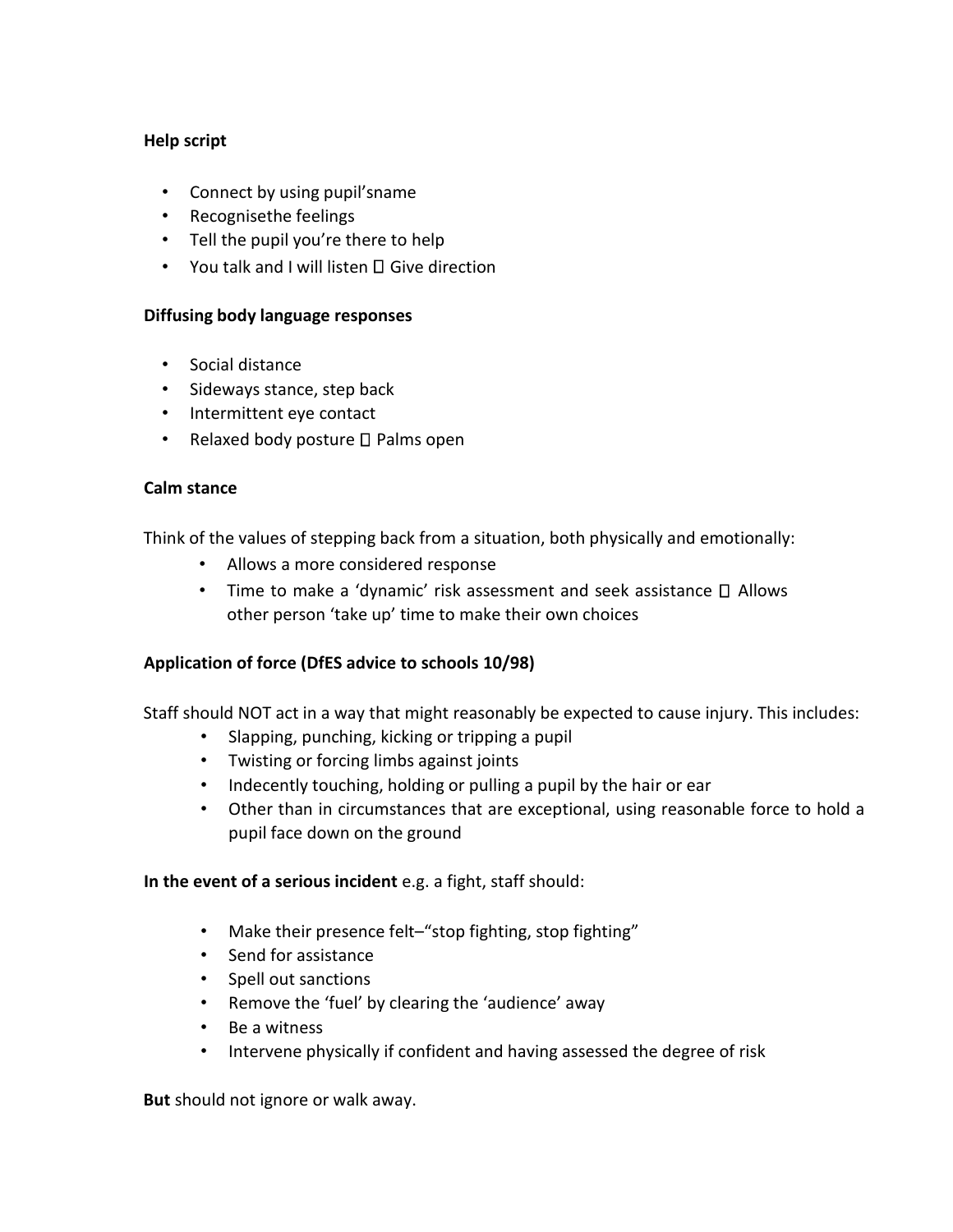# **Apendices**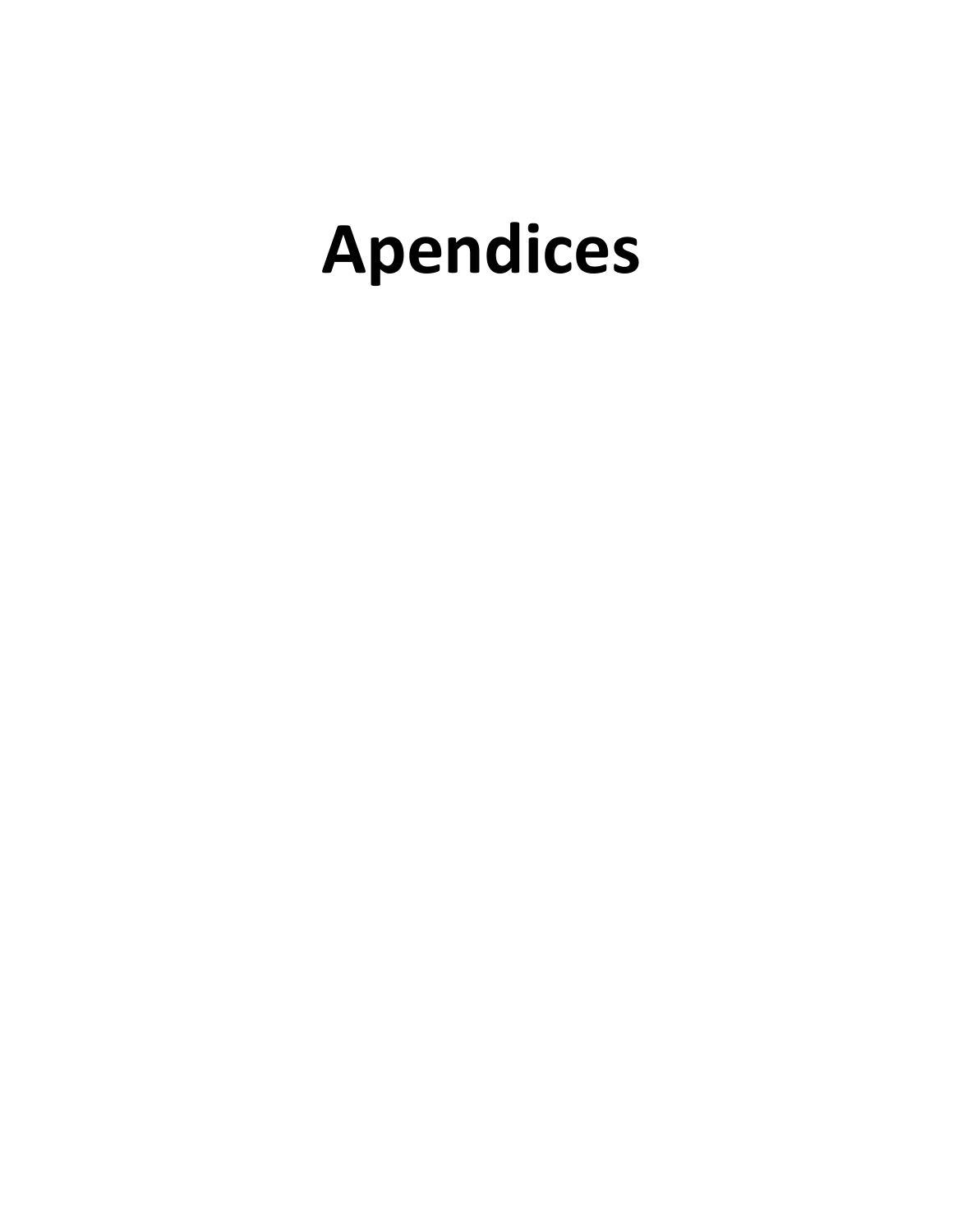# SOME NON- PHYSICAL CRISES INTERVENTION TECHNIQUES

| Do                                                                                                                                                                                                                                     | Don't                                                                                                                                                                              |
|----------------------------------------------------------------------------------------------------------------------------------------------------------------------------------------------------------------------------------------|------------------------------------------------------------------------------------------------------------------------------------------------------------------------------------|
| appear calm and relaxed                                                                                                                                                                                                                | appear afraid and unsure of yourself;<br>appear bossy, arrogant;<br>assume an "I don't give a damn about you" attitude                                                             |
| keep the pitch and volume of your voice down.                                                                                                                                                                                          | raise your voice                                                                                                                                                                   |
| feel comfortable with the fact that you are in control (if<br>you control yourself, you control the situation);<br>project a calm assured feeling that you will see the<br>situation through to peaceful end no matter what<br>happens | appear to expect an attack (or you will have one)                                                                                                                                  |
| talk with the pupil                                                                                                                                                                                                                    | give commands;<br>make demands                                                                                                                                                     |
| be very matter of fact if the pupil becomes agitated;<br>be sensitive and flexible;<br>be flexible yet consistent;<br>be aware of body language;<br>monitor breathing (chest movements) which can<br>telegraph aggressive responses    | make threats (Especially any that you are not<br>absolutely sure that you can carry through!);<br>maintain continuous eye contact;<br>gesticulate (this may provoke confrontation) |
| stay close to the pupil and attend to him/her                                                                                                                                                                                          | turn your back or leave;<br>invade the pupil's personal space                                                                                                                      |
| be patient;<br>if a pupils agitation increases to the verge of attack:<br>* Acknowledge his/her feelings;<br>* Continue with a matter of fact attitude;<br>* Always leave the pupil an avenue of escape                                | display emotion;<br>argue;<br>corner the pupil physically or psychologically                                                                                                       |
| where possible, remain seated as long as the pupil<br>does:<br>avoid crowding                                                                                                                                                          | get up and move towards the pupil                                                                                                                                                  |
| stay near him/her, about one arm's length away; stand<br>to one side;<br>give the pupil more space if appropriate                                                                                                                      | give up                                                                                                                                                                            |
| seek to relax your muscles and keep them under<br>control.                                                                                                                                                                             | tense your muscles                                                                                                                                                                 |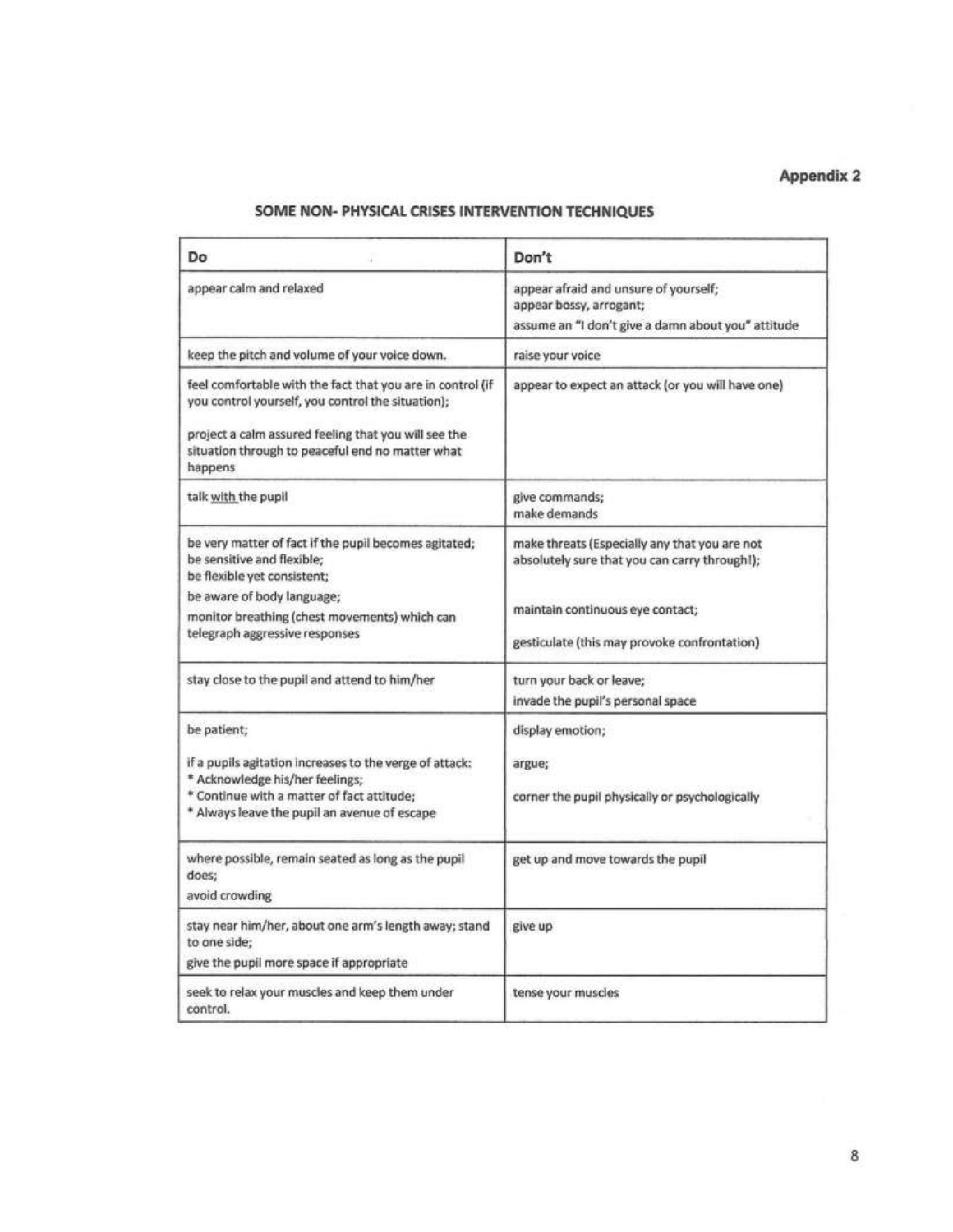#### Physical Intervention Incident Recording Form

| Name of Child:                |                   |
|-------------------------------|-------------------|
| <b>Child's Date of Birth:</b> | Class:            |
| Ethnicity:                    | Gender:           |
|                               |                   |
| Date of Incident:             | Time of Incident: |

| Location of Incident:      |                        |  |
|----------------------------|------------------------|--|
|                            |                        |  |
| Name(s) of staff involved: | Name (s) of witnesses: |  |

| Reason for intervention:<br>(E.g.Injury to a person, Damage to property, Criminal offence,<br>Serious disruption, Absconding)                              |                                   | External agencies informed: (Circle where appropriate)<br>Medical staff<br>e.<br>Parent/carer<br>$\bullet$<br>Social worker<br>۰<br>Police<br>$\bullet$<br>Other (Piease detail) |
|------------------------------------------------------------------------------------------------------------------------------------------------------------|-----------------------------------|----------------------------------------------------------------------------------------------------------------------------------------------------------------------------------|
|                                                                                                                                                            |                                   | Describe events leading up to the incident including what was said by the parties involved:                                                                                      |
|                                                                                                                                                            |                                   | Behaviours that occurred by the child:                                                                                                                                           |
|                                                                                                                                                            |                                   |                                                                                                                                                                                  |
|                                                                                                                                                            |                                   |                                                                                                                                                                                  |
|                                                                                                                                                            | Slapping                          | Punching                                                                                                                                                                         |
|                                                                                                                                                            | Pinching                          | Spitting                                                                                                                                                                         |
|                                                                                                                                                            | Hair grab                         | Neck grab                                                                                                                                                                        |
|                                                                                                                                                            | Body holds<br><b>Head butting</b> | Arm grab<br>Self-harm (Please detail)                                                                                                                                            |
| Verbal abuse<br>Biting<br>Kicking<br>Clothing grab<br>Weapons/missiles<br>Pushing                                                                          | Disruption                        |                                                                                                                                                                                  |
| Other (Please detail)                                                                                                                                      |                                   | Damage to property                                                                                                                                                               |
| Who was at risk?                                                                                                                                           |                                   |                                                                                                                                                                                  |
|                                                                                                                                                            |                                   |                                                                                                                                                                                  |
|                                                                                                                                                            |                                   | $\checkmark$ Diversions, Distractions & De-escalation strategies attempted:                                                                                                      |
|                                                                                                                                                            |                                   | Limited choice                                                                                                                                                                   |
|                                                                                                                                                            |                                   | Distraction                                                                                                                                                                      |
|                                                                                                                                                            |                                   | Planned ignoring                                                                                                                                                                 |
|                                                                                                                                                            |                                   | Consequences                                                                                                                                                                     |
| Describe the steps taken to defuse or calm the situation:<br>Verbal advice<br>Clear directions<br>Negations<br>Take up time<br>Time out<br>Change of staff |                                   | Humour<br>Success reminders                                                                                                                                                      |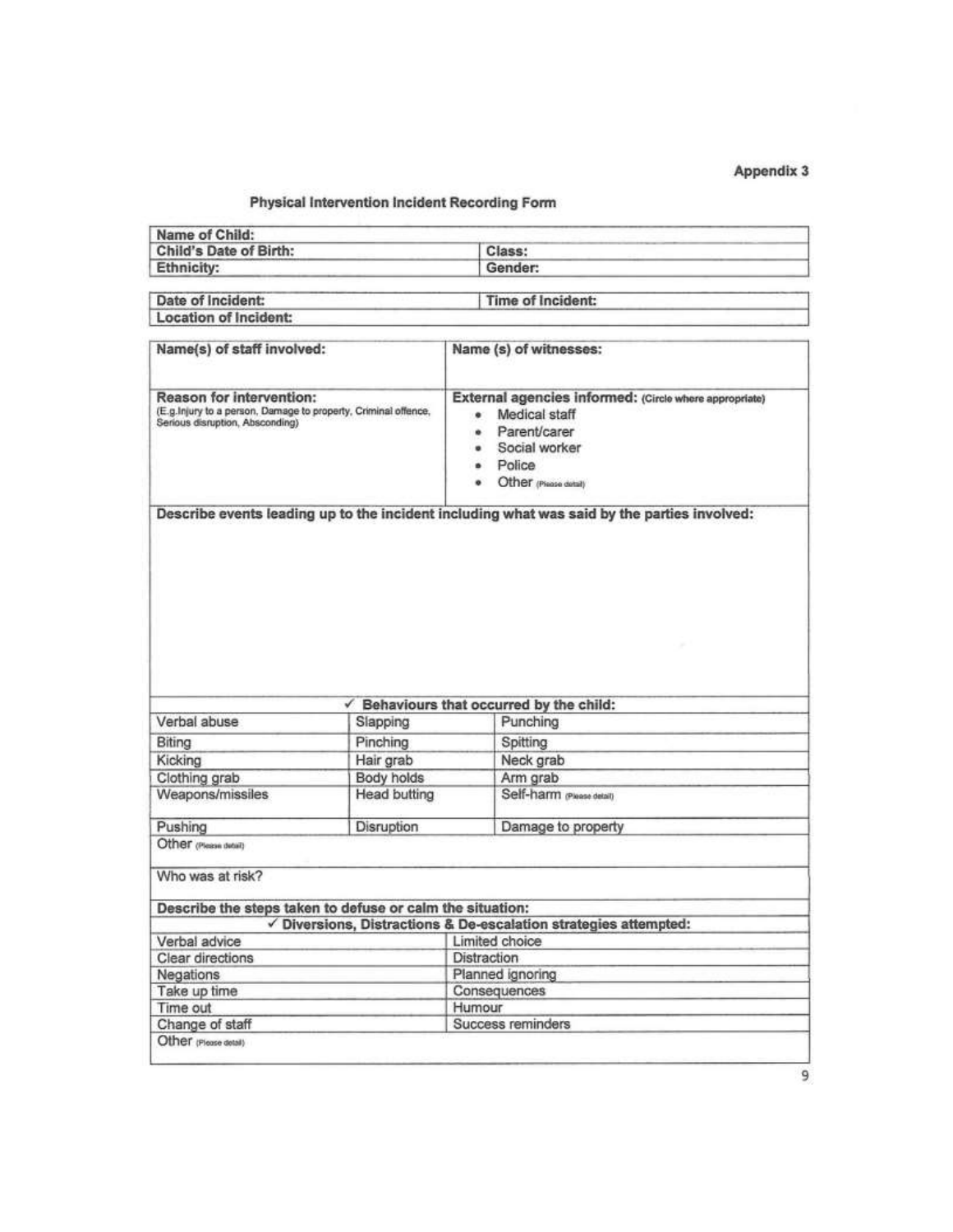|                        |                                                             | $\checkmark$ Physical interventions used & duration of restraint:                        |
|------------------------|-------------------------------------------------------------|------------------------------------------------------------------------------------------|
| Help hug               | Sitting wrap                                                | Other:                                                                                   |
| Cradle hug             | One person escort                                           |                                                                                          |
| Wrap                   | Two person escort                                           |                                                                                          |
|                        |                                                             | Detail any medical intervention that may have been actioned as a result of the incident: |
| Injury to child:       |                                                             | Action taken:                                                                            |
| Injury to staff:       |                                                             | Action taken:                                                                            |
| Injury to others:      |                                                             | Action taken:                                                                            |
|                        |                                                             | $\checkmark$ Action following the event:                                                 |
|                        | Designated Person for Safeguarding has checked this record: |                                                                                          |
| Parent/carer_informed: |                                                             |                                                                                          |
|                        | Risk assessment to be carried out/reviewed:                 |                                                                                          |
|                        | Positive Handling Plan to be completed/reviewed:            |                                                                                          |
| Procedural change:     |                                                             |                                                                                          |
|                        |                                                             |                                                                                          |
| Child support:         |                                                             |                                                                                          |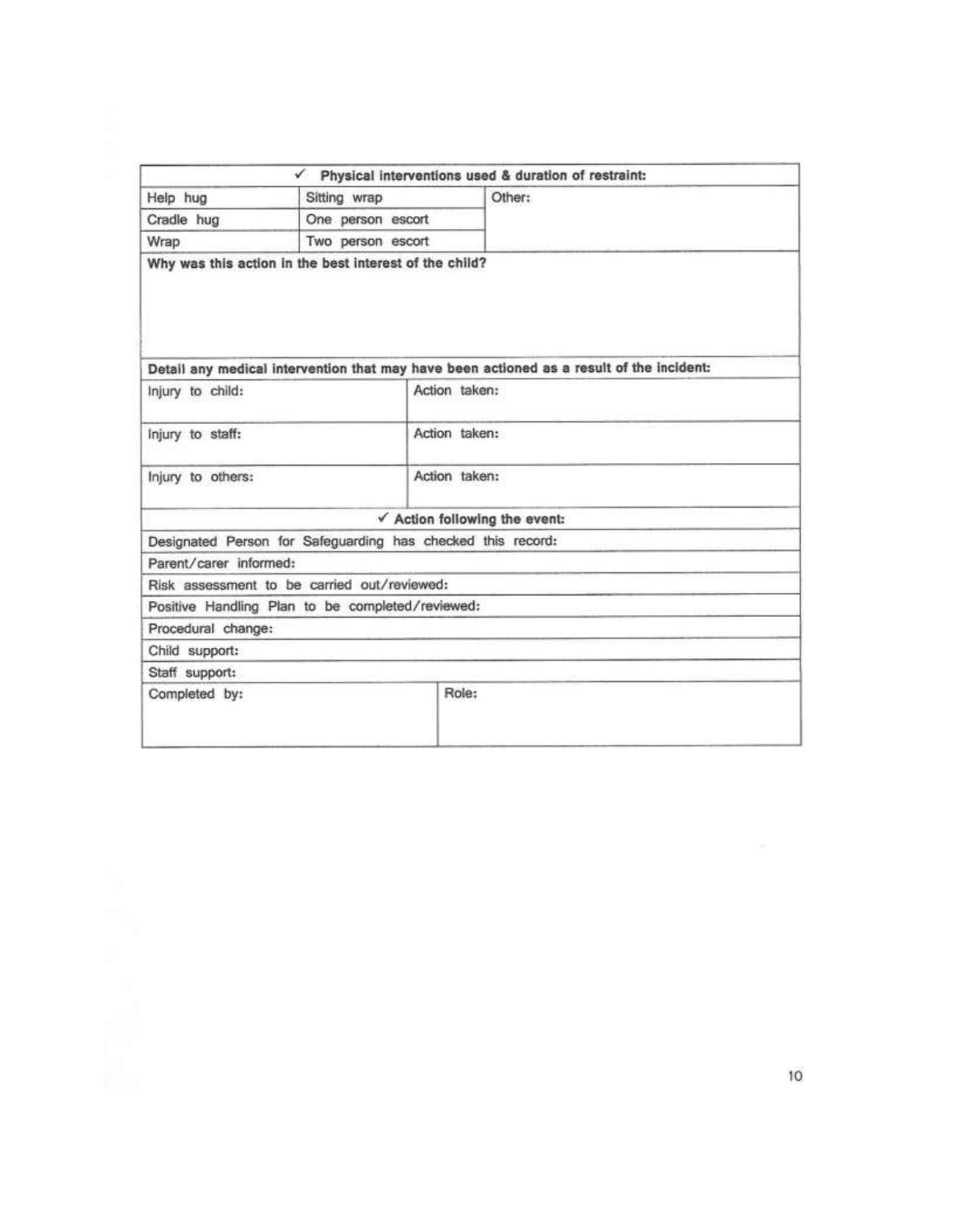# Risk Assessment: Physical Intervention and Positive Handling

| <b>Risk Assessment Completed by:</b><br>Name of Child:   |                                                                                   |           |
|----------------------------------------------------------|-----------------------------------------------------------------------------------|-----------|
| Child's Date of Birth:                                   | Class:                                                                            |           |
| <b>Ethnicity:</b>                                        | Gender:                                                                           |           |
|                                                          |                                                                                   |           |
|                                                          | <b>Identification of Risk</b>                                                     |           |
| Describe the foreseeable risks:                          |                                                                                   |           |
| Is the risk:                                             | potential                                                                         | occurring |
|                                                          |                                                                                   |           |
| In which situations does the risk usually occur?         | Assessment of risk                                                                |           |
|                                                          | How likely is it that the risk will occur? (unlikely, possible, probable, likely) |           |
| If the risk arises, who is likely to be injured or hurt? |                                                                                   |           |
| What kinds of injuries or harm are likely to occur?      |                                                                                   |           |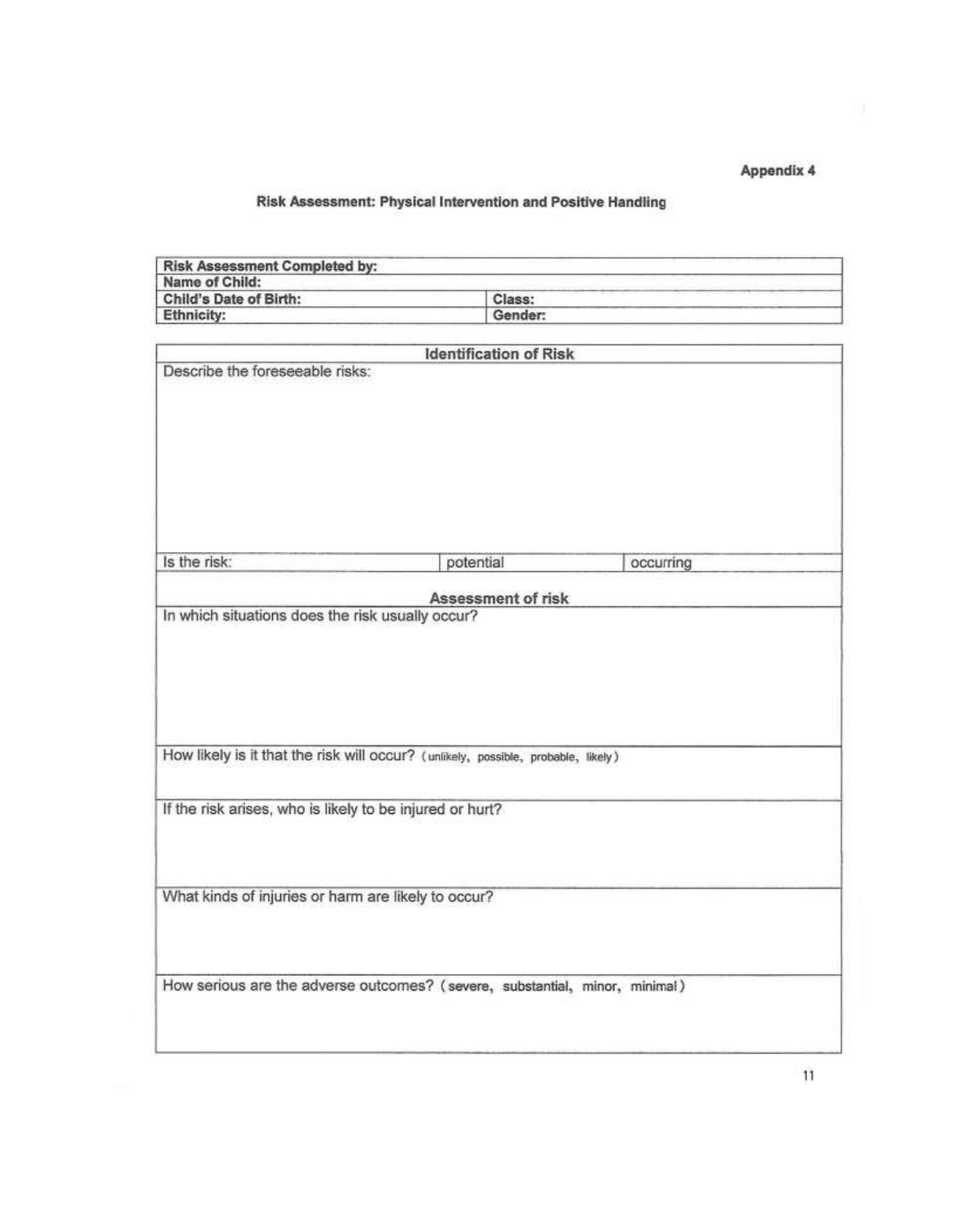|                                                                                                                                                                                                                                   | <b>Risk Reduction Options</b> |  |  |  |
|-----------------------------------------------------------------------------------------------------------------------------------------------------------------------------------------------------------------------------------|-------------------------------|--|--|--|
| What actions are being taken to minimise the level of risk?<br>(Consider changes to environment, awareness of triggers, de-escalation strategies, varying staff deployment, varying<br>teaching group/size, access to quiet area) |                               |  |  |  |
|                                                                                                                                                                                                                                   |                               |  |  |  |
|                                                                                                                                                                                                                                   |                               |  |  |  |
| ٠                                                                                                                                                                                                                                 |                               |  |  |  |
|                                                                                                                                                                                                                                   |                               |  |  |  |
|                                                                                                                                                                                                                                   |                               |  |  |  |
| Any immediate actions to be taken, by whom and by when?                                                                                                                                                                           |                               |  |  |  |
|                                                                                                                                                                                                                                   |                               |  |  |  |
|                                                                                                                                                                                                                                   |                               |  |  |  |
| Signed:                                                                                                                                                                                                                           | Role:                         |  |  |  |
| Date:                                                                                                                                                                                                                             | Copy to:                      |  |  |  |

p.